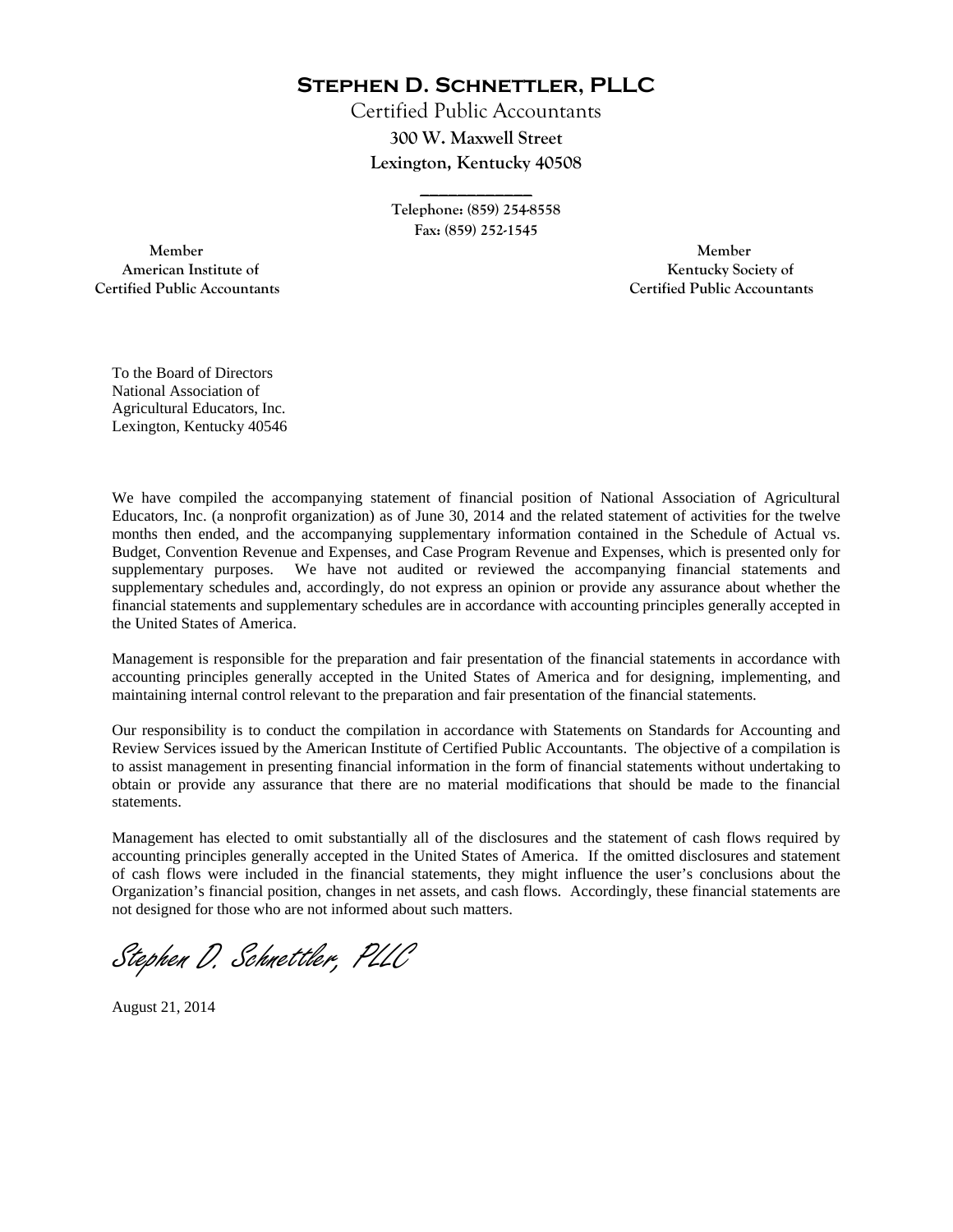# NATIONAL ASSOCIATION OF AGRICULTURAL EDUCATORS, INC. **Statement of Financial Position** June 30, 2014

| <b>ASSETS</b>                         |                 |
|---------------------------------------|-----------------|
| Cash on deposit                       | \$<br>57,138    |
| Investments - operating fund          | 582,017         |
| Investments - life membership fund    | 203,155         |
| Investments - reserve fund            | 52,724          |
| Accounts receivable                   | 553,986         |
| Prepaid expenses                      | 26,663          |
| Property and equipment - CASE         | 779             |
| Property and equipment                | 10,701          |
| <b>TOTAL ASSETS</b>                   | \$<br>1,487,163 |
| <b>LIABILITIES AND NET ASSETS</b>     |                 |
| <b>LIABILITIES</b>                    |                 |
| Accounts payable                      | \$<br>293,265   |
| Accrued expenses                      | 30,987          |
| Accrued leave payable                 | 33,802          |
| Deferred rrevenue                     | 24,600          |
| Other current liabilities             | 5,689           |
| <b>TOTAL LIABILITIES</b>              | 388,343         |
| <b>NET ASSETS</b>                     |                 |
| Unrestricted net assets:              |                 |
| Current operation                     | 745,536         |
| Board designated for special purposes | 161,561         |
| Temporarily restricted net assets     | 1,997           |
| <b>CASE Project</b>                   | 189,726         |
| <b>TOTAL NET ASSETS</b>               | 1,098,820       |
| TOTAL LIABILITIES AND NET ASSETS      | \$<br>1,487,163 |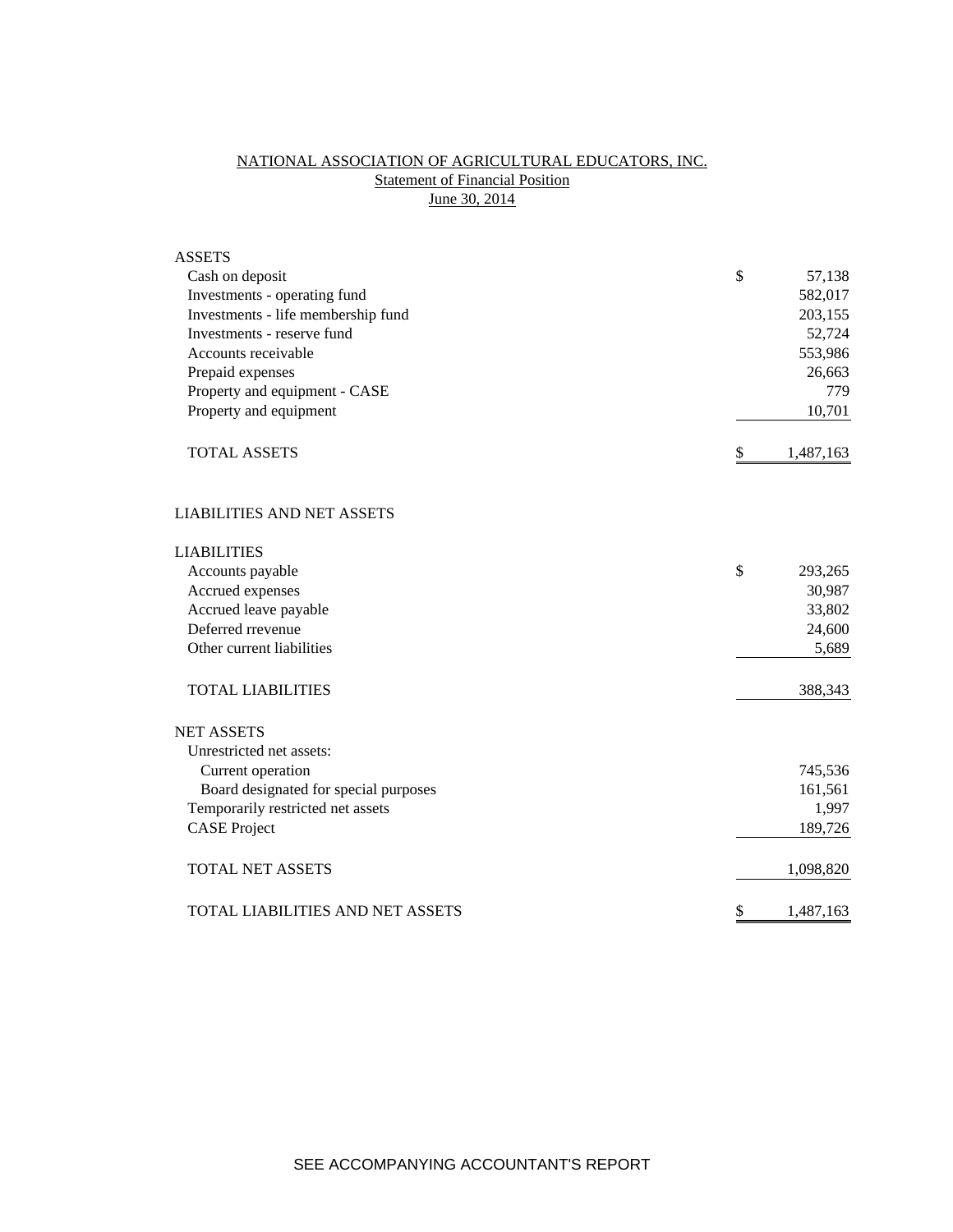### NATIONAL ASSOCIATION OF AGRICULTURAL EDUCATORS, INC. Statement of Activities For the Twelve Months ended June 30, 2014

|                                       | Unrestricted |                |       |            |             |    |           |              |           |  |
|---------------------------------------|--------------|----------------|-------|------------|-------------|----|-----------|--------------|-----------|--|
|                                       | Current      |                | Board |            | Temporarily |    | CASE      |              |           |  |
|                                       |              | Operations     |       | Designated | Restricted  |    | Project   |              | Total     |  |
| Revenue, Gains and Losses             |              |                |       |            |             |    |           |              |           |  |
| Membership dues                       | \$           | 413,387        | \$    | 3,430      | \$          | \$ |           | $\mathbb{S}$ | 416,817   |  |
| Convention registration               |              | 122,817        |       |            |             |    |           |              | 122,817   |  |
| Sponsorship and awards                |              | 15,863         |       |            |             |    |           |              | 15,863    |  |
| Merchandise sales                     |              | 11,359         |       |            |             |    |           |              | 11,359    |  |
| Contributions                         |              |                |       |            | 550         |    |           |              | 550       |  |
| Management fees                       |              | 93,237         |       |            |             |    |           |              | 93,237    |  |
| Net realized and unrealized           |              |                |       |            |             |    |           |              |           |  |
| gains (losses) on securities          |              | 118,091        |       |            |             |    |           |              | 118,091   |  |
| Interest and dividends                |              | 23,602         |       |            |             |    |           |              | 23,602    |  |
| FFA Foundation projects               |              | 147,940        |       |            |             |    |           |              | 147,940   |  |
| Case Program income                   |              |                |       |            |             |    | 2,110,229 |              | 2,110,229 |  |
| Other income                          |              | 461,104        |       |            |             |    |           |              | 461,104   |  |
| Total Revenue, Gaines and Losses      |              | 1,407,400      |       | 3,430      | 550         |    | 2,110,229 |              | 3,521,609 |  |
| Net Assets Released from Restrictions |              |                |       |            |             |    |           |              |           |  |
| Total Revenue, Gains and Losses       |              |                |       |            |             |    |           |              |           |  |
| and Reclassifications                 |              | 1,407,400      |       | 3,430      | 550         |    | 2,110,229 |              | 3,521,609 |  |
| Expenses                              |              |                |       |            |             |    |           |              |           |  |
| General expenses                      |              | 1,013,012      |       |            |             |    |           |              | 1,013,012 |  |
| FFA Foundation projects               |              | 126,514        |       |            |             |    |           |              | 126,514   |  |
| Case Program expenses                 |              | $\overline{a}$ |       |            |             |    | 1,929,557 |              | 1,929,557 |  |
| Convention expenses                   |              | 115,914        |       |            |             |    |           |              | 115,914   |  |
| Total expenses                        |              | 1,255,440      |       |            |             |    | 1,929,557 |              | 3,184,997 |  |
| INCREASE (DECREASE) IN NET ASSETS     |              | 151,960        |       | 3,430      | 550         |    | 180,672   |              | 336,612   |  |
| NET ASSETS AT BEGINNING OF PERIOD     |              | 593,576        |       | 158,131    | 1,447       |    | 9,054     |              | 762,208   |  |
| NET ASSETS AT END OF PERIOD           | \$           | 745,536        | \$    | 161,561    | \$<br>1,997 | \$ | 189.726   | \$           | 1,098,820 |  |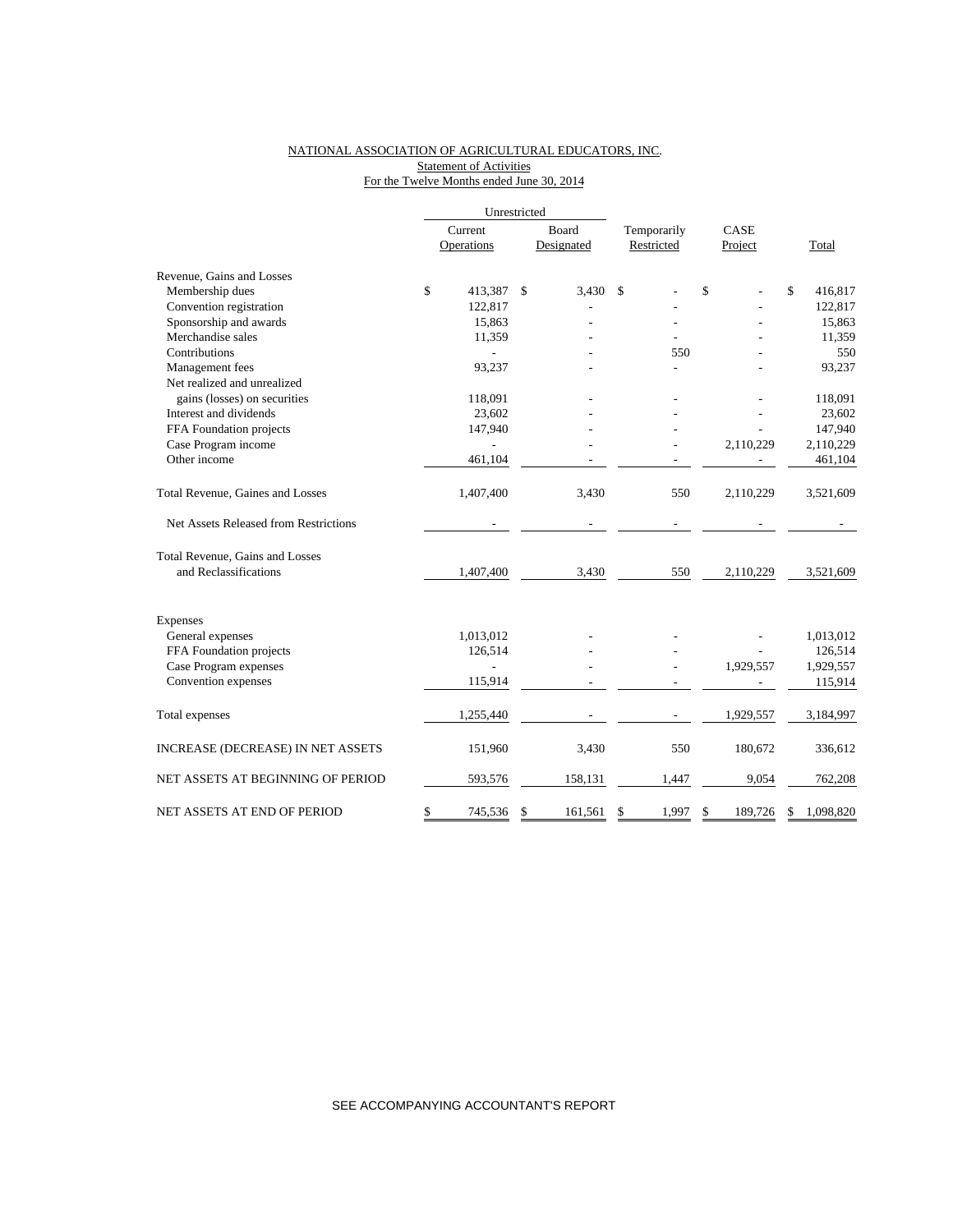#### NATIONAL ASSOCIATION OF AGRICULTURAL EDUCATORS, INC. For the One and Twelve Months Ended June 30, 2014 Schedule of Actual vs. Budget

| <b>REVENUE</b>                                        | <b>MONTH</b><br><b>ACTUAL</b> | <b>MONTH</b><br><b>BUDGET</b> | <b>MONTH</b><br><b>SVARIANCE</b> | YEAR TO DATE<br>ACTUAL   | <b>YEAR</b><br><b>BUDGET</b> | <b>YEAR</b><br><b>SVARIANCE</b> |
|-------------------------------------------------------|-------------------------------|-------------------------------|----------------------------------|--------------------------|------------------------------|---------------------------------|
| Member dues                                           | \$<br>5,269                   | \$<br>31,250                  | $(25,981)$ \$<br>\$              | 386,067                  | \$<br>375,005                | \$<br>11,062                    |
| Corporate membership dues                             | 3,000                         | 2,563                         | 437                              | 30,750                   | 30,750                       | $\overline{\phantom{a}}$        |
| <b>NSTA Dues</b>                                      | L,                            | ٠                             | ÷,                               | ÷.                       | ä,                           | ÷                               |
| Delmar scholarships                                   |                               |                               |                                  | 7,500                    | i,                           | 7,500                           |
| Freshman scholarships                                 |                               |                               |                                  |                          |                              |                                 |
| Foundation management fees                            |                               | 7,500                         | (7,500)                          | 93,237                   | 90,000                       | 3,237                           |
| MBNA affinity credit card program                     | $\overline{a}$                | ٠                             | $\overline{a}$                   | $\overline{\phantom{a}}$ | $\overline{a}$               | $\sim$                          |
| Toyota vehicle lease management fee                   |                               |                               | L                                |                          |                              |                                 |
| Interest and dividends                                | 107                           | 833                           | (726)                            | 22,799                   | 10,000                       | 12,799                          |
| Net realized and unrealized                           |                               |                               |                                  |                          |                              |                                 |
| gains (losses) on securities                          | 17,593                        |                               | 17,593                           | 118,091                  | ä,                           | 118,091                         |
| Merchandise sales                                     | 3,058                         | 708                           | 2,350                            | 11,359                   | 8,500                        | 2,859                           |
| Investment income, Life Fund                          | 252                           | 333                           | (81)                             | 803                      | 4,000                        | (3, 197)                        |
| Contributions, Legislative Fund                       | ÷,                            | $\overline{\phantom{a}}$      | $\overline{\phantom{a}}$         | 550                      | $\overline{\phantom{a}}$     | 550                             |
| Miscellaneous income                                  | $\overline{\phantom{a}}$      | 625                           | (625)                            | 4,386                    | 7,500                        | (3, 114)                        |
| Scholarship raffle proceeds                           |                               | 113                           | (113)                            | ÷.                       | 1,350                        | (1,350)                         |
| National Teach Ag Campaign                            | 37,548                        | 13,833                        | 23,715                           | 168,126                  | 166,000                      | 2,126                           |
| Teacher crisis fund                                   | ÷,                            | $\mathcal{L}^{\mathcal{A}}$   | à.                               | 3,378                    | $\overline{\phantom{a}}$     | 3,378                           |
| <b>BFRDP</b> Grant                                    | 10,476                        | 2,333                         | 8,143                            | 67,529                   | 28,000                       | 39,529                          |
| AEM business manager stipend                          | L,                            | 333                           | (333)                            | 4,000                    | 4,000                        | ÷.                              |
| Webinar revenue                                       | ÷,                            | ÷,                            | ä,                               | ÷,                       | i,                           | ÷,                              |
| DuPont Agrisciense                                    | 36,551                        |                               | 36,551                           | 123,663                  | J.                           | 123,663                         |
| <b>NPS</b>                                            | ä,                            | $\overline{\phantom{a}}$      | $\overline{a}$                   | Ĭ.<br>L,                 | $\overline{a}$               | ٠                               |
| State website development                             |                               |                               |                                  |                          |                              |                                 |
| Hurricane relief<br>Credit card revenue               |                               |                               |                                  | ÷,<br>95                 |                              | ÷,<br>95                        |
| F <sub>2F</sub> revenue                               | $\overline{a}$                |                               |                                  | 15,000                   | L,                           | 15,000                          |
| CASE management fee                                   |                               | 1,667                         | (1,667)                          | 20,000                   | 20,000                       | ÷                               |
| Council MMM management fee                            |                               | 417                           | (417)                            | 5,000                    | 5,000                        | ÷,                              |
| COP                                                   | ä,                            | ÷,                            |                                  | 5,460                    |                              | 5,460                           |
| FFA Foundation project - TTTK                         | 474                           | 3,875                         | (3,401)                          | 48,891                   | 46,500                       | 2,391                           |
| FFA Foundation project - OPAP                         | 895                           | 1,000                         | (105)                            | 7,496                    | 12,000                       | (4, 504)                        |
| FFA Foundation project - OMSP                         | $\overline{a}$                | 1,000                         | (1,000)                          | 7,571                    | 12,000                       | (4, 429)                        |
| FFA Foundation project - OT                           | 376                           | 917                           | (541)                            | 6,699                    | 11,000                       | (4,301)                         |
| FFA Foundation project - OYM                          | ÷,                            | 917                           | (917)                            | 5,803                    | 11,000                       | (5, 197)                        |
| FFA Foundation project - Lifetime Achievement         |                               | 208                           | (208)                            | 19,300                   | 2,500                        | 16,800                          |
| FFA Foundation project - Outstanding Service Citation |                               | 205                           | (205)                            | 1,625                    | 2,460                        | (835)                           |
| FFA Foundation teacher workshop                       |                               | $\sim$                        | $\sim$                           | 3,346                    | ٠                            | 3,346                           |
| FFA Foundation internet café                          |                               | 500                           | (500)                            | 8,352                    | 6,000                        | 2,352                           |
| FFA Foundation Pfizer classroom                       |                               | 833                           | (833)                            | ٠                        | 10,000                       | (10,000)                        |
| FFA Foundation Regional Grants Revenue                |                               | 1,500                         | (1,500)                          | $\frac{1}{2}$            | 18,000                       | (18,000)                        |
| FFA Foundation Agriscience Teacher                    |                               | 1,562                         | (1, 562)                         | 14,768                   | 18,740                       | (3,972)                         |
| FFA Foundation NATAA/NAII                             | ä,                            | 10,000                        | (10,000)                         | $\overline{\phantom{a}}$ | 120,000                      | (120,000)                       |
| FFA Foundation project - XLR8                         |                               | ÷,                            |                                  | 24,089                   | $\overline{a}$               | 24,089                          |
| CASE program net income                               | 61,138                        |                               | 61,138                           | 180,672                  | L,                           | 180,672                         |
| Convention net income                                 | $\overline{a}$                | 5,112                         | (5,112)                          | 59,733                   | 52,360                       | 7,373                           |
| <b>TOTAL REVENUE</b>                                  | 176,737                       | 90,137                        | 86,600                           | 1,476,138                | 1,072,665                    | 403,473                         |
|                                                       |                               |                               |                                  |                          |                              |                                 |
| <b>EXPENSES</b>                                       |                               |                               |                                  |                          |                              |                                 |
| Salaries                                              | 27,266                        | 26,411                        | 855                              | 327,465                  | 316,929                      | 10,536                          |
| Taxes and benefits                                    | 9,448                         | 5,954                         | 3,494                            | 82,087                   | 71,443                       | 10,644                          |
| Computer service                                      | 1,455                         | 625                           | 830                              | 8,182                    | 7,500                        | 682                             |
| Telephone                                             | 548                           | 333                           | 215                              | 6,403                    | 4,000                        | 2,403                           |
| Accounting                                            | 500                           | 1,104                         | (604)                            | 13,500                   | 13,250                       | 250                             |
| Depreciation                                          | 525                           | 333                           | 192                              | 3,431                    | 4,000                        | (569)                           |
| Rent                                                  | $\overline{\phantom{a}}$      | 625                           | (625)                            | 2,500                    | 7,500                        | (5,000)                         |
| Insurance                                             | 2,282                         | 375                           | 1,907                            | 7,880                    | 4,500                        | 3,380<br>(1,000)                |
| Legal                                                 | $\overline{\phantom{a}}$      | 83                            | (83)                             | $\sim$                   | 1,000                        |                                 |
| Office Supplies<br>Bank charges and investment fees   | 1,701<br>L,                   | 667<br>$\,$ 8 $\,$            | 1,034                            | 7,709                    | 8,000                        | (291)                           |
| Printing, general                                     | 173                           | 417                           | (8)<br>(244)                     | 7,256<br>1,696           | 100<br>5,000                 | 7,156<br>(3,304)                |
| Staff training                                        | 44                            | 42                            | $\overline{c}$                   | 336                      | 500                          |                                 |
| Taxes and licenses                                    | 20                            | $\,$ 8 $\,$                   | 12                               | 111                      | 100                          | (164)<br>11                     |
| Membership and contributions                          | 1,665                         | 1,667                         | (2)                              | 16,383                   | 20,000                       | (3,617)                         |
| Travel, staff                                         | 9,176                         | 2,083                         | 7,093                            | 30,441                   | 25,000                       | 5,441                           |
| Promotion and marketing                               | $\overline{\phantom{a}}$      | 1,000                         | (1,000)                          | 13,222                   | 12,000                       | 1,222                           |
| Merchandise and diaries                               | L,                            | 500                           | (500)                            | 2,423                    | 6,000                        | (3,577)                         |
| Photocopying                                          | L,                            | $\,$ 8 $\,$                   | (8)                              | 71                       | 100                          | (29)                            |
| Postage, general                                      | 1,820                         | 500                           | 1,320                            | 6,687                    | 6,000                        | 687                             |
| Professional liability insurance                      | $\overline{\phantom{a}}$      | 3,061                         | (3,061)                          | 36,485                   | 36,735                       | (250)                           |
| Public relations                                      | $\overline{\phantom{a}}$      | 50                            | (50)                             | 605                      | 600                          | 5                               |
|                                                       |                               |                               |                                  |                          |                              |                                 |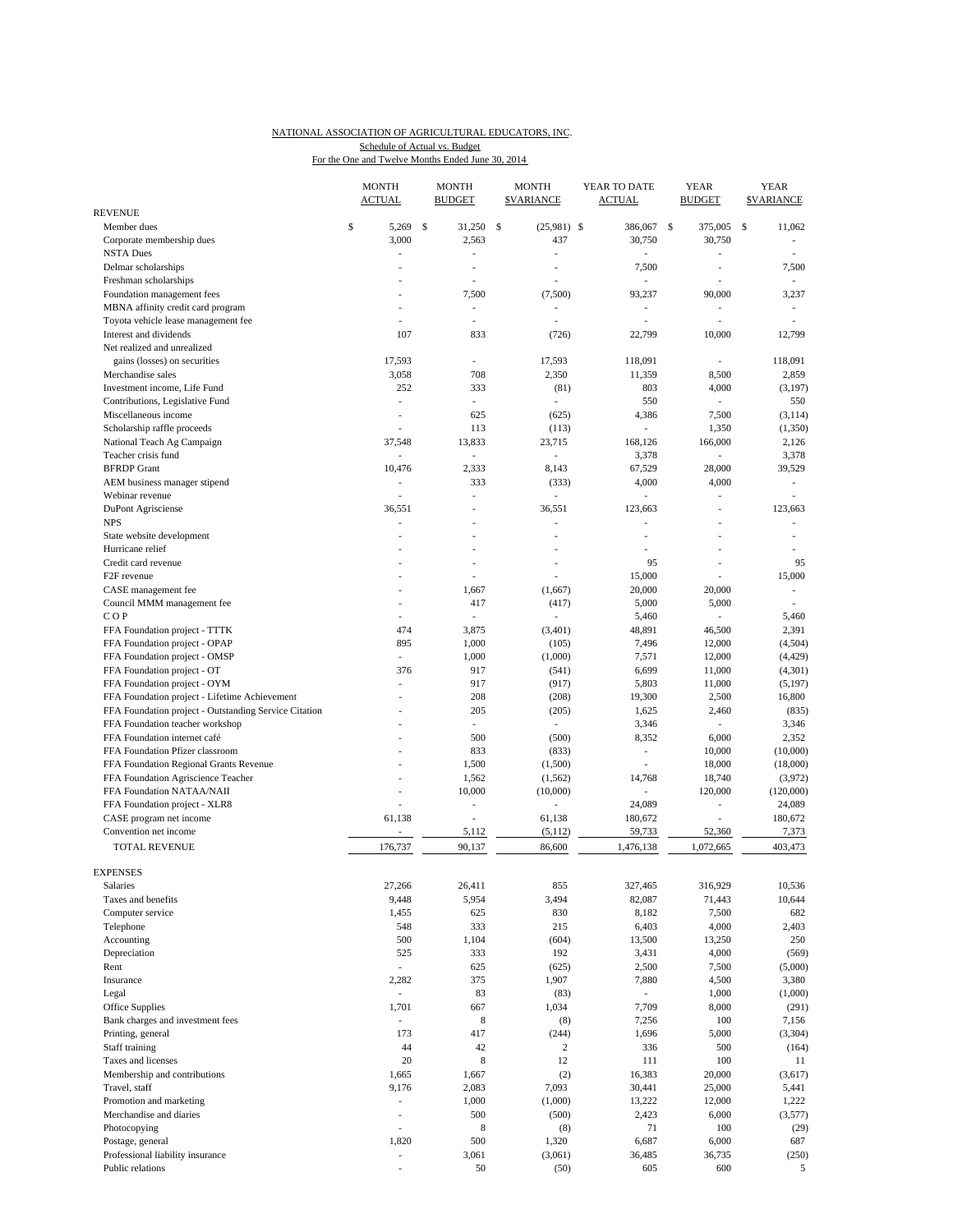#### NATIONAL ASSOCIATION OF AGRICULTURAL EDUCATORS, INC. For the One and Twelve Months Ended June 30, 2014 Schedule of Actual vs. Budget

|                                                       | <b>MONTH</b><br><b>ACTUAL</b> | <b>MONTH</b><br><b>BUDGET</b> | <b>MONTH</b><br><b>\$VARIANCE</b> | YEAR TO DATE<br><b>ACTUAL</b> | <b>YEAR</b><br><b>BUDGET</b> | <b>YEAR</b><br><b>SVARIANCE</b> |
|-------------------------------------------------------|-------------------------------|-------------------------------|-----------------------------------|-------------------------------|------------------------------|---------------------------------|
|                                                       |                               | (Continued)                   |                                   |                               |                              |                                 |
| Scholarships                                          |                               | 938                           | (938)                             | 11,250                        | 11,250                       |                                 |
| Travel, regional secretaries                          | 3,041                         | 1,042                         | 1,999                             | 12,736                        | 12,500                       | 236                             |
| Travel, board of directors                            | 7,889                         | 2,917                         | 4,972                             | 38,460                        | 35,000                       | 3,460                           |
| Nat'l Teach Ag Campaign                               | 5,300                         | 12,000                        | (6,700)                           | 68,176                        | 144,000                      | (75, 824)                       |
| FFA Foundation project - TTTK                         | 474                           | 3,875                         | (3,401)                           | 50,935                        | 46,500                       | 4,435                           |
| FFA Foundation project - OPAP                         | 376                           | 1,000                         | (624)                             | 6,829                         | 12,000                       | (5, 171)                        |
| FFA Foundation project - OMSP                         | ÷,                            | 1,000                         | (1,000)                           | 8,221                         | 12,000                       | (3,779)                         |
| FFA Foundation project - OT                           | 376                           | 917                           | (541)                             | 6,928                         | 11,000                       | (4,072)                         |
| FFA Foundation project - OYM                          | L.                            | 917                           | (917)                             | 5,156                         | 11,000                       | (5, 844)                        |
| FFA Foundation project - Lifetime achievement         | L.                            | 208                           | (208)                             | 19,300                        | 2,500                        | 16,800                          |
| FFA Foundation project - Outstanding service citation |                               | 205                           | (205)                             | 1,300                         | 2,460                        | (1,160)                         |
| FFA Foundation project - Smart Edge                   |                               | ÷,                            | $\overline{\phantom{a}}$          | $\overline{\phantom{a}}$      | L.                           |                                 |
| FFA Foundation teacher workshop                       |                               | L                             | ä,                                | 3,859                         | L,                           | 3,859                           |
| FFA Foundation internet café                          |                               | 500                           | (500)                             | 9,218                         | 6,000                        | 3,218                           |
| FFA Foundation Pfizer Classroom                       |                               | 833                           | (833)                             | ٠                             | 10,000                       | (10,000)                        |
| FFA Foundation Regional Grants                        | $\overline{a}$                | 1,500                         | (1,500)                           | ä,                            | 18,000                       | (18,000)                        |
| FFA Foundation Agrisciense Teachers                   |                               | 1,562                         | (1, 562)                          | 14,768                        | 18,740                       | (3,972)                         |
| FFA Foundation NATAA/NAII                             |                               | 10,000                        | (10,000)                          | ÷.                            | 120,000                      | (120,000)                       |
| FFA Foundation XLR8                                   |                               | ÷,                            |                                   | 18,479                        | ä,                           | 18,479                          |
| DuPont Agriscience                                    | 39,213                        | ä,                            | 39,213                            | 105,883                       | L,                           | 105,883                         |
| GMAC SmartEdge program                                | L.                            | ÷,                            | ä,                                | L,                            | L,                           | $\overline{\phantom{a}}$        |
| NPS expense                                           | L.                            | 833                           | (833)                             | 10,542                        | 10,000                       | 542                             |
| Webinar expense                                       | 99                            | 100                           | (1)                               | 990                           | 1,200                        | (210)                           |
| Teacher crisis fund                                   | 1,500                         | ÷.                            | 1,500                             | 8,000                         |                              | 8,000                           |
| Communities of practice expense                       | L.                            | 917                           | (917)                             | 17,391                        | 11,000                       | 6,391                           |
| Substitute teacher hire behinds                       |                               | 250                           | (250)                             | 299                           | 3,000                        | (2,701)                         |
| <b>NSTA</b> dues                                      | ä,                            | ä,                            | ٠                                 | J.                            | ä,                           |                                 |
| <b>Bad</b> debts                                      |                               | L                             | ä,                                |                               | J.                           |                                 |
| Website                                               | 1,139                         |                               | 1,139                             | 50,166                        | L,                           | 50,166                          |
| NATAA stipends                                        | L.                            |                               |                                   | 750                           |                              | 750                             |
| <b>BFRDP</b> expense                                  | 1,875                         |                               | 1.875                             | 1,875                         | 10,000                       | (8, 125)                        |
| <b>BFPD</b> contract labor                            | ä,                            |                               | ÷.                                | 22,500                        | L.                           | 22,500                          |
| Contract labor                                        |                               |                               |                                   | 67,160                        |                              | 67,160                          |
| Storage                                               | L.                            | ÷,                            | ÷.                                | 1,055                         | L.                           | 1,055                           |
| Credit card expense                                   | 170                           |                               | 170                               | 400                           | L,                           | 400                             |
| Miscellaneous                                         | ä,                            |                               |                                   | 2,027                         |                              | 2,027                           |
| <b>TOTAL EXPENSES</b>                                 | 118,075                       | 87,368                        | 30,707                            | 1,139,526                     | 1,058,407                    | 81,119                          |
| NET INCOME (LOSS)                                     | \$<br>58,662                  | \$<br>2,769                   | \$<br>55,893                      | 336,612<br>\$                 | 14,258<br>\$                 | 322,354<br>\$                   |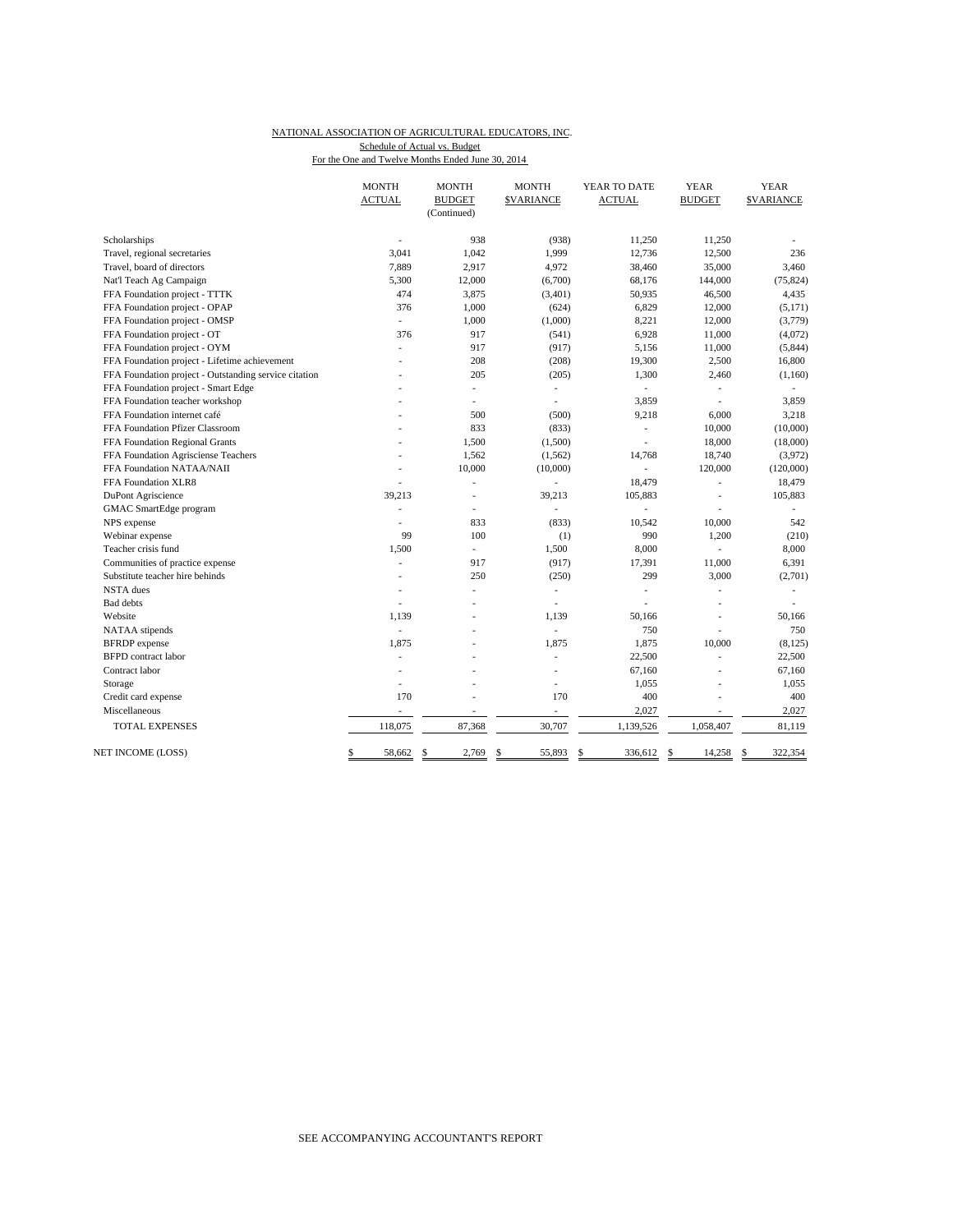# NATIONAL ASSOCIATION OF AGRICULTURAL EDUCATORS, INC. Schedule of Convention Revenue and Expenses

|                                           | <b>MONTH</b>  | <b>MONTH</b>             | <b>MONTH</b>                  | YEAR TO DATE  | <b>YEAR</b>              | <b>YEAR</b>      |
|-------------------------------------------|---------------|--------------------------|-------------------------------|---------------|--------------------------|------------------|
|                                           | <b>ACTUAL</b> | <b>BUDGET</b>            | <b>SVARIANCE</b>              | <b>ACTUAL</b> | <b>BUDGET</b>            | <b>SVARIANCE</b> |
| <b>REVENUE</b>                            |               |                          |                               |               |                          |                  |
| Convention, registration                  | \$            | \$<br>7.900              | <sup>\$</sup><br>$(7,900)$ \$ | 122,817 \$    | 94,800                   | \$<br>28,017     |
| Convention, tickets/workshops             |               | 958                      | (958)                         |               | 11,500                   | (11,500)         |
| Convention, trade show                    |               | J.                       |                               | 900           |                          | 900              |
| Convention - Ideas Unlimited              |               |                          |                               |               |                          |                  |
| Convention - Teacher Mentor               |               |                          |                               |               |                          |                  |
| Convention scholarship fund               |               |                          |                               | 1.494         |                          | 1,494            |
| Convention, sponsorships - FFA Foundation |               | 4,167                    | (4,167)                       | 34,573        | 50,000                   | (15, 427)        |
| Convention, host state social             |               | $\overline{\phantom{a}}$ | L,                            | ٠             |                          |                  |
| Convention, sponsorships                  |               | 1,458                    | (1, 458)                      | 15,863        | 17,500                   | (1,637)          |
| <b>TOTAL REVENUE</b>                      |               | 14,483                   | (14, 483)                     | 175,647       | 173,800                  | 1,847            |
| <b>EXPENSES</b>                           |               |                          |                               |               |                          |                  |
| Convention, plaques and trophies          |               | 167                      | (167)                         | 2,855         | 2,000                    | 855              |
| Convention, printing                      |               |                          |                               | 1,627         |                          | 1,627            |
| Convention, miscellaneous                 |               |                          |                               | 222           |                          | 222              |
| Convention, awards                        |               |                          |                               | 6,695         | 9,000                    | (2,305)          |
| Convention, photography                   |               |                          |                               |               |                          |                  |
| Convention, meal functions                |               | 417                      | (417)                         | 11,422        | 5,000                    | 6,422            |
| Convention, promotion and marketing       |               | 208                      | (208)                         | 5,600         | 2,500                    | 3,100            |
| Convention, postage and shipping          |               | 167                      | (167)                         | 5,758         | 2,000                    | 3,758            |
| Convention, equipment rental              |               | 1,250                    | (1,250)                       | 19,099        | 15,000                   | 4,099            |
| Convention, workshops                     |               | 958                      | (958)                         |               | 11,500                   | (11,500)         |
| Convention, host state social             |               |                          |                               |               |                          |                  |
| Convention, speakers                      |               |                          |                               |               |                          |                  |
| Convention, trade show expense            |               |                          |                               |               |                          |                  |
| Convention, tour expenses                 |               |                          |                               |               |                          |                  |
| Convention, committee expense             |               | 245                      | (245)                         | 2,373         | 2,940                    | (567)            |
| Convention, sponsorships - FFA Foundation |               | 4,167                    | (4,167)                       | 39,073        | 50,000                   | (10, 927)        |
| Convention, travel/board of directors     |               | 1,167                    | (1, 167)                      | 13,361        | 14,000                   | (639)            |
| Convention, staff travel                  |               | 625                      | (625)                         | 7,829         | 7,500                    | 329              |
| Convention, other travel                  |               | $\overline{\phantom{a}}$ | $\overline{\phantom{a}}$      | ÷,            | $\overline{\phantom{a}}$ | $\sim$           |
| <b>TOTAL EXPENSES</b>                     |               | 9,371                    | (9, 371)                      | 115,914       | 121,440                  | (5, 526)         |
| NET INCOME (LOSS)                         | \$            | \$<br>5,112              | \$<br>(5,112)                 | -\$<br>59,733 | 52,360<br>\$             | 7,373<br>\$      |

For the One and Twelve Months Ended June 30, 2014